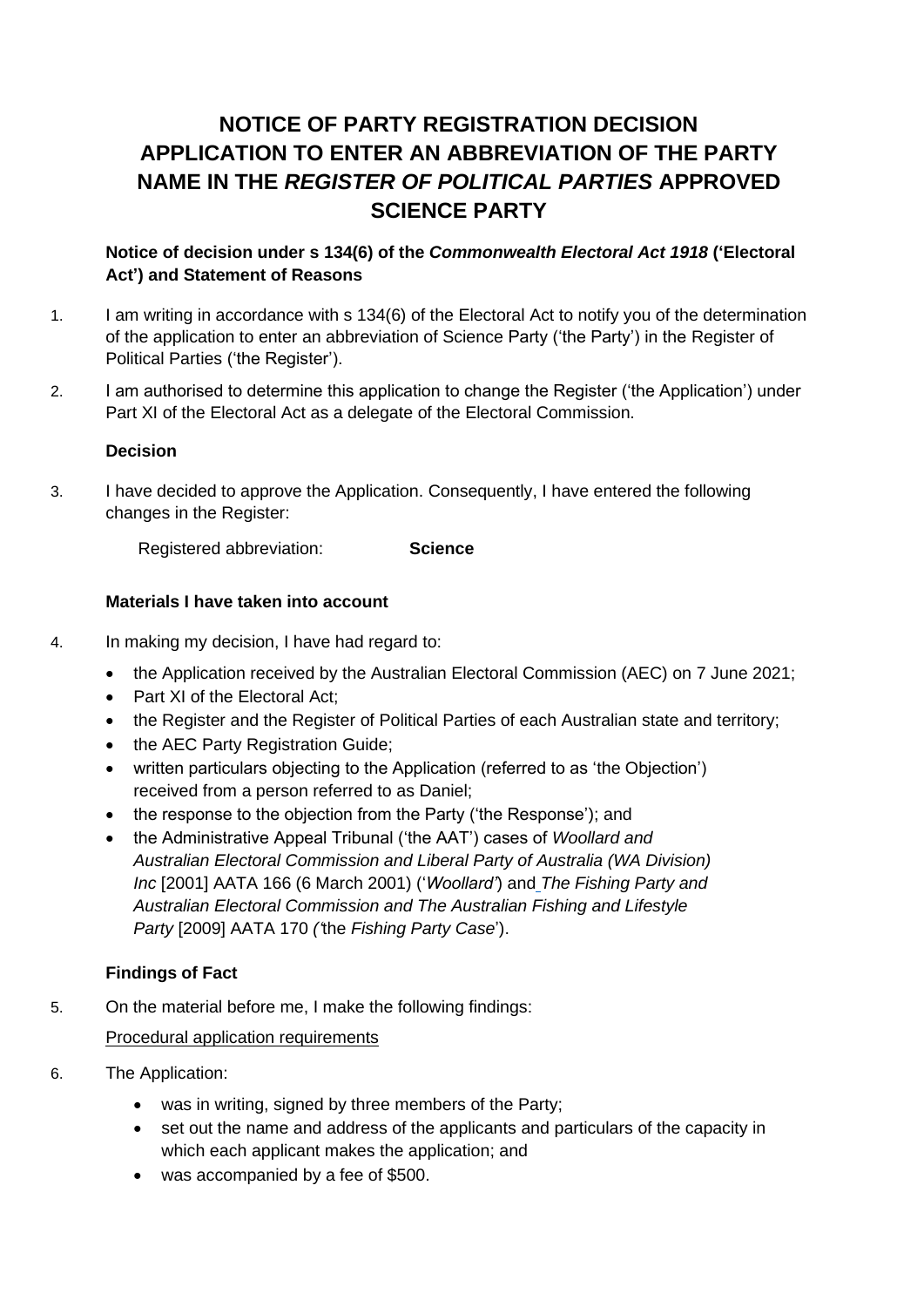7. Accordingly, I am satisfied that the Application meets the requirements of ss 134(1)(b) and 134(2) of the Electoral Act.

## Abbreviation of the Party name

- 8. The abbreviation, 'Science':
	- does not comprise more than 6 words;
	- is not obscene:
	- is not the name, or an abbreviation or acronym of the name of another political party (not being a political party that is related to the Party) that is a recognised political party;
	- does not so nearly resemble the name, abbreviation or acronym of the name of another political party (not being a political party that is related to the Party) that is a recognised political party that it is likely to be confused with or mistaken for that name or that abbreviation or acronym;
	- is not one that a reasonable person would think suggests a connection or relationship exists between the Party and a registered party;
	- does not comprise the words "Independent Party";
	- does not contain the word "Independent" and the
		- $\circ$  name, or abbreviation or acronym of the name of a recognised political party; or
		- $\circ$  matter that so nearly resembles the name or an abbreviation or acronym of a recognised political party that the matter is likely to be confused with or mistaken for that name or that abbreviation or acronym.
- 9. Accordingly, I am satisfied on the materials before me that there is no basis to refuse the Application under s 129 of the Electoral Act.

# Written particulars

- 10. Section 132(7) of the Electoral Act provides that the Electoral Commission shall not register a political party (or change the Register) unless it has considered any particulars submitted objecting to a party's registration and any reply to particulars that may have been submitted under s 132 of the Electoral Act. Section 132 of the Electoral Act also outlines the requirements for submitting and processing objections to an application.
- 11. Section 132(2)(b) of the Electoral Act provides that a person can only submit written particulars objecting to an application to register a political party (or a logo in the case of subparagraph (iv)) on the following grounds:
	- (i) the application does not relate to an eligible political party; or
	- (ii) the application is not in accordance with s 126 of the Electoral Act (the section setting out the requirements to be met by an applicant party); or
	- (iii) the application should be refused under s 129 of the Electoral Act (the name and abbreviation tests); or
	- (iv) the Electoral Commission should refuse to enter a logo of the Party in the Register under s 129A of the Electoral Act (the logo test).
- 12. On 9 July 2021, the Application was advertised in 10 major newspapers circulating in each State and Territory of Australia and published on the AEC website. The closing date for objections was 9 August 2021.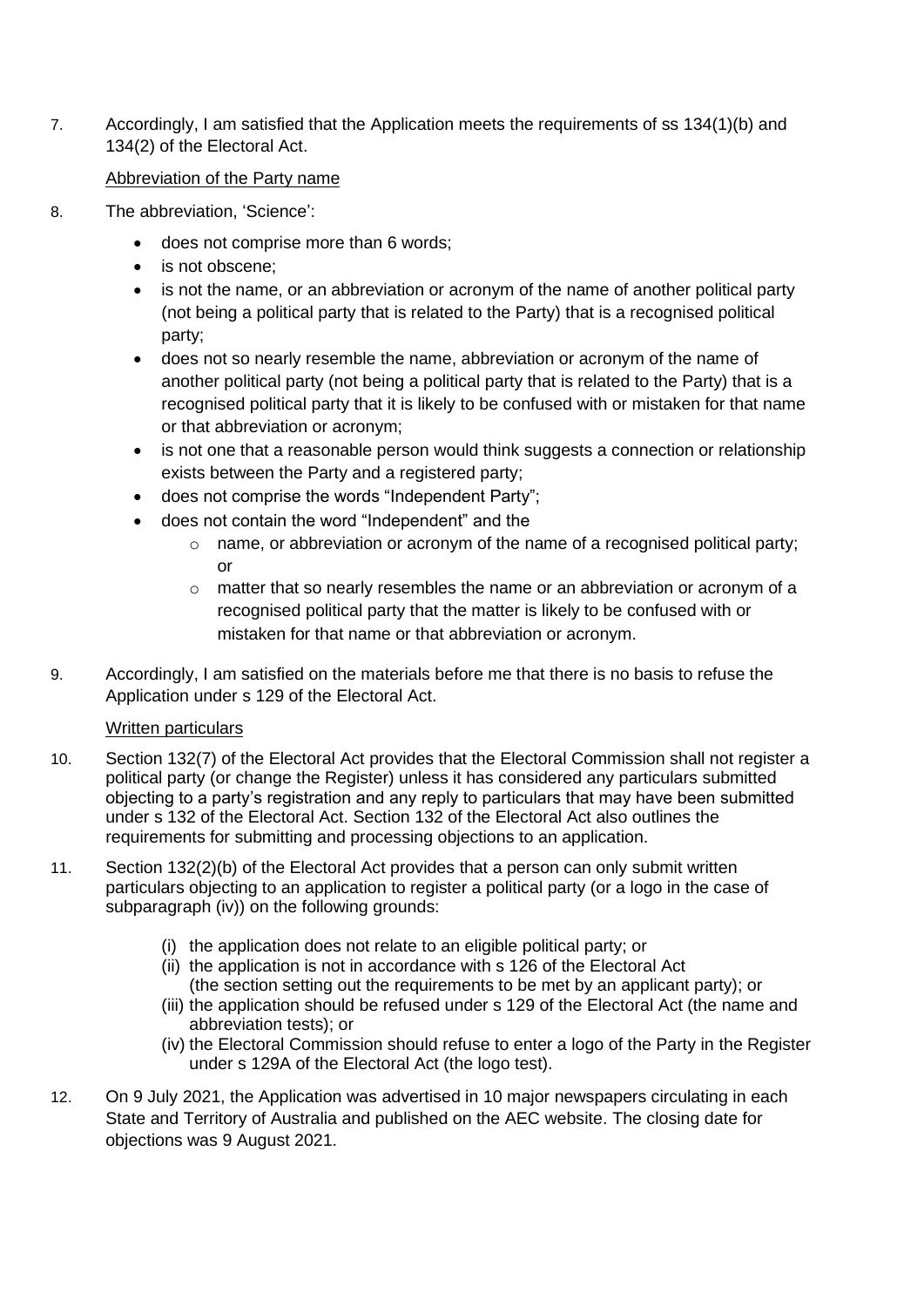13. The Electoral Commission received one objection:

| Written          | <b>Date</b>   | <b>Administrative</b> | <b>Grounds for objection</b> |
|------------------|---------------|-----------------------|------------------------------|
| particulars from | received      | requirements met      | under the Electoral Act      |
| Daniel           | 8 August 2021 | Yes                   | s 126 or s 129               |

14. Summary of Daniel's objection:

"The application should be refused under Section 126 (2)(a) and Section 129 of the *Commonwealth Electoral Act 1918*."

"The word "Science" has a universally well-respected meaning, that is generally regarded as: '*All updated knowledge of the nature and dynamics of the entire material and physical universe*.'"

"As such, dedicated scientists and indeed democratic voting citizens, would not want such an esteemed word to be hijacked by just one political party for their own political, economic, social, justice, environmental, racial or cultural interpretation."

"Hopefully, Section 129 of the Act will not result in the word 'Science' being precluded from being used in the future by political parties that might aspire to a higher rigour of Science than is published in the policies of the already registered Science Party."

"It is in everybody's future interests, not just in the success of just one political party, that humanity can benefit from Science, and have the choice of any political party that incorporates the word science in their name."

15. On 19 August 2021, the Party responded to the objection. The Response was published on the AEC website in accordance with s 132(6) of the Electoral Act.

# **Objections to the Application**

#### Administrative requirements

- 16. For objections to be assessed as valid, they need to meet the administrative requirements under ss 132(2)–(3) of the Electoral Act.
- 17. I consider that the Objection addressed the administrative requirements of ss 132(2) and 132(3) of the Electoral Act as it was submitted within the consideration period (on or before 11.59PM on 9 August 2021, applying ss 2G(1) and 36(1) of the *Acts Interpretation Act 1901*); was signed by the person submitting the Objection and specified an address of that person that did not consist of a post office box number (s 123(1)).

#### Consideration of objections

18. I do not consider that the Objection has provided grounds under s 126 (or s 134 as modified for a change to the Register application) of the Electoral Act that indicate that the Application has not been made in accordance with the requirements for a 'change to the Register' application under s 134 of the Electoral Act (noting that the Objection references s 126 of the Electoral Act).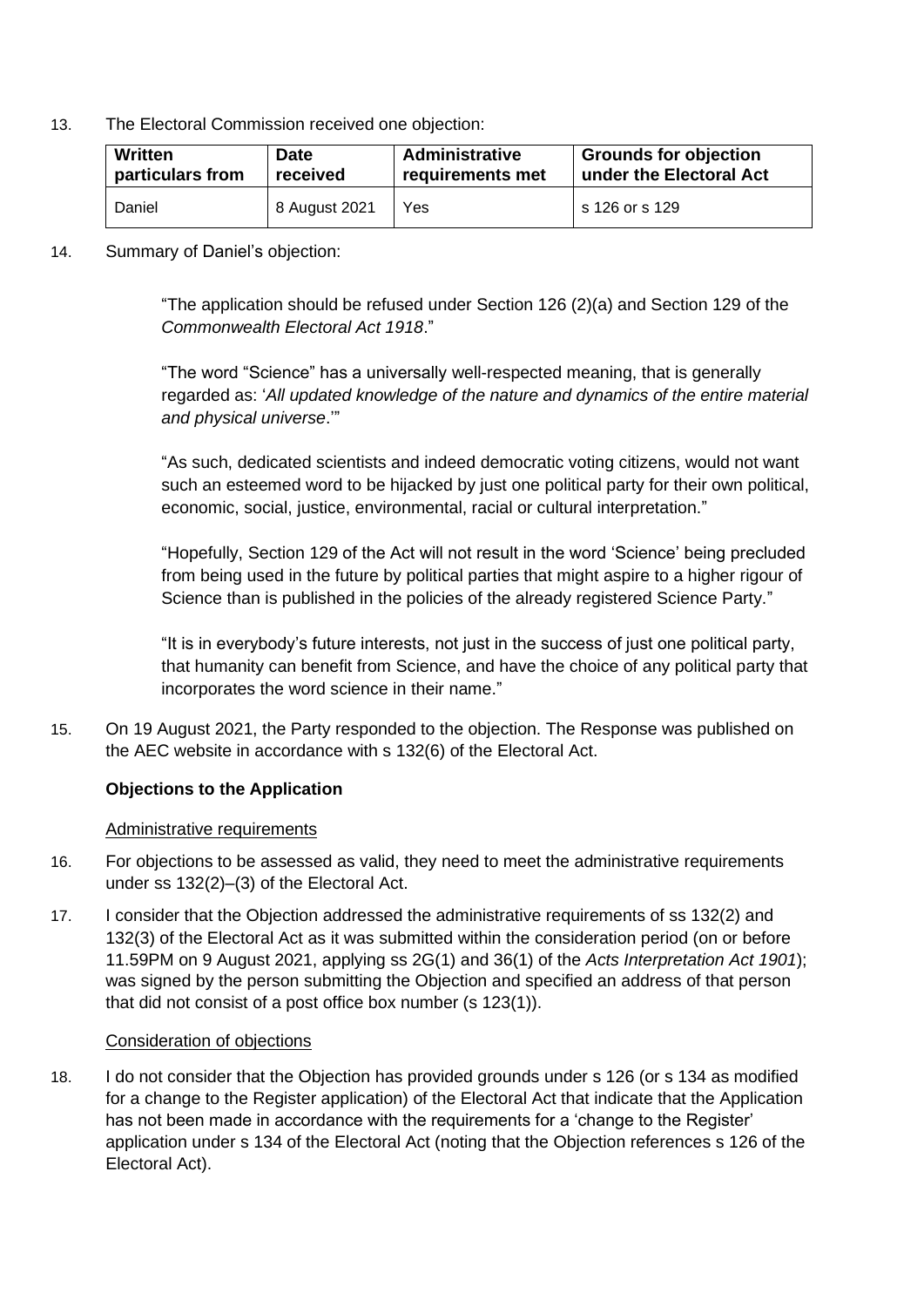- 19. I am of the view that the objection has been made on the basis that the abbreviation of the Party name, Science, is prohibited under s 129 of the Electoral Act.
- 20. I have also considered, and reject, the Objection, for the following reasons.
- 21. When undertaking an initial assessment of the Application, I considered the Party's proposed abbreviation against the requirements of s 129 of the Electoral Act, relevant case law, including *Woollard*, and reviewed the Register and the registers for each State and Territory for parties with a similar name, abbreviation or acronym.
- 22. Other than the applicant Party, there were no parties found on either the federal or State and Territory registers that contained the word 'Science' that is not a related party. Therefore, I determined that the Party's proposed abbreviation is not the exact name, abbreviation or acronym of the name of a recognised party that is not a related party and was not prohibited under s 129 of the Electoral Act. As a result, the Application was advertised for public consideration.
- 23. I find there are no grounds raised in the Objection that provide additional reasons I have not already considered as part of the initial assessment of the Application, and remain of the view that the abbreviation 'Science' is not prohibited under s 129 of the Electoral Act.

## **Your review rights**

- 24. Under s 141(2) of the Electoral Act, a person (including an organisation) affected by the decision who is dissatisfied with the decision may make a written application to the Electoral Commission for internal review of this decision within 28 days after the day on which the decision first comes to the notice of that person. There is no fee payable for requesting an internal review.
- 25. Requests for review of this decision should be addressed to Mr Tom Rogers, Australian Electoral Commissioner, and emailed to [commission.secretariat@aec.gov.au](mailto:commission.secretariat@aec.gov.au) or by post to Locked Bag 4007, Canberra City ACT 2601.

## How do I request an internal review?

- 26. In accordance with ss 141(2) and 141(3) of the Electoral Act, an application for review must:
	- be in writing:
	- specify the name of the applicant; and
	- set out the reasons for making the application.
- 27. If you wish to apply for additional time beyond the 28 days to make an application for review of the delegate's decision, please also include the reasons for the application for additional time.

#### Who conducts an internal review?

- 28. The Electoral Commission, which is comprised of three members: the Australian Electoral Commissioner, a judicial member and a non-judicial member, conducts internal reviews.
- 29. Under s 141(4) of the Electoral Act, the Electoral Commission review an application for review and make a decision to either:
	- affirm the decision under review;